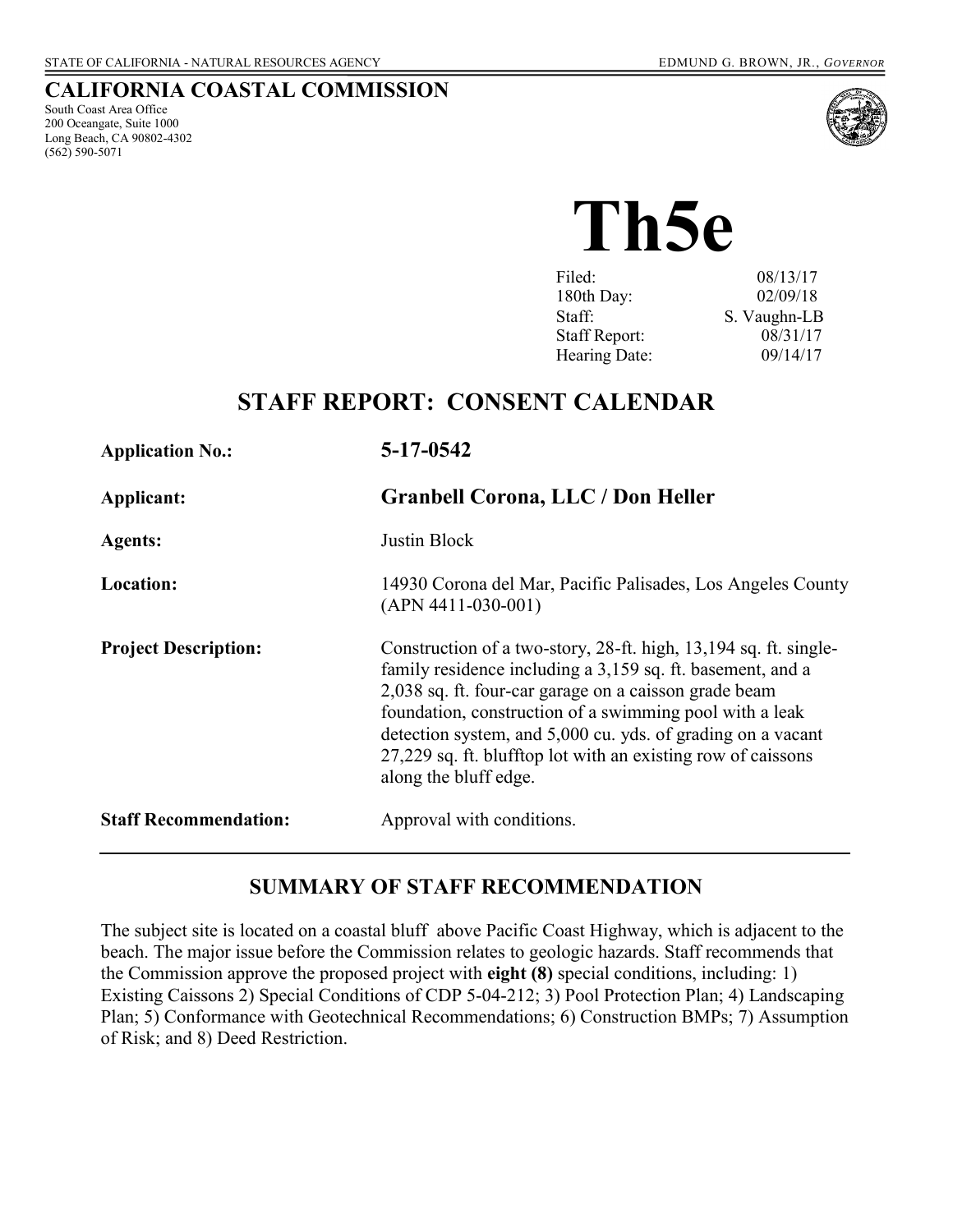# **TABLE OF CONTENTS**

| $A_{\cdot}$ |  |
|-------------|--|
|             |  |
|             |  |
| D.          |  |
| $E_{\cdot}$ |  |
|             |  |

## **APPENDICES**

Appendix A – [Substantive File Documents](#page-10-0) 

### **[EXHIBITS](https://documents.coastal.ca.gov/reports/2017/9/Th5e/Th5e-9-2017-exhibits.pdf)**

Exhibit 1 – Vicinity Maps Exhibit 2 – [Project Plans](https://documents.coastal.ca.gov/reports/2017/9/Th5e/Th5e-9-2017-exhibits.pdf)  Exhibit 3 – [Regular and Special Conditions of CDP 5-04-212](https://documents.coastal.ca.gov/reports/2017/9/Th5e/Th5e-9-2017-exhibits.pdf)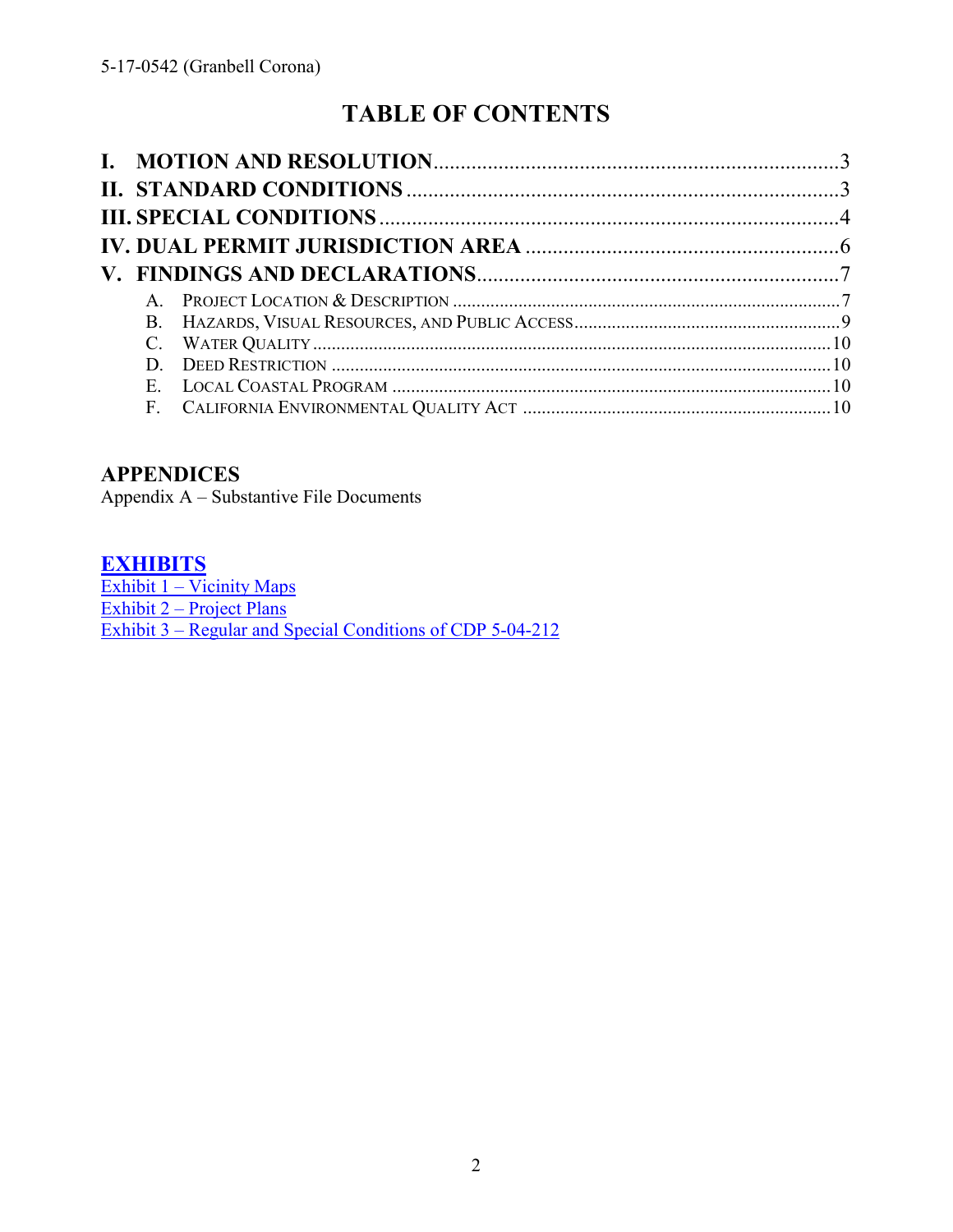## <span id="page-2-0"></span>**I. MOTION AND RESOLUTION**

#### **Motion:**

*I move that the Commission approve the coastal development permit applications included on the consent calendar in accordance with the staff recommendations.*

Staff recommends a **YES** vote. Passage of this motion will result in approval of all of the permits included on the consent calendar. The motion passes only by affirmative vote of a majority of the Commissioners present.

#### **Resolution:**

*The Commission hereby approves a coastal development permit for the proposed development and adopts the findings set forth below on grounds that the development as conditioned will be in conformity with the policies of Chapter 3 of the Coastal Act and will not prejudice the ability of the local government having jurisdiction over the area to prepare a Local Coastal Program conforming to the provisions of Chapter 3. Approval of the permit complies with the California Environmental Quality Act because either 1) feasible mitigation measures and/or alternatives have been incorporated to substantially lessen any significant adverse effects of the development on the environment, or 2) there are no further feasible mitigation measures or alternatives that would substantially lessen any significant adverse impacts of the development on the environment.* 

## **II. STANDARD CONDITIONS**

This permit is granted subject to the following standard conditions:

- 1. **Notice of Receipt and Acknowledgment.** The permit is not valid and development shall not commence until a copy of the permit, signed by the applicant or authorized agent, acknowledging receipt of the permit and acceptance of the terms and conditions, is returned to the Commission office.
- 2. **Expiration**. If development has not commenced, the permit will expire two years from the date on which the Commission voted on the application. Development shall be pursued in a diligent manner and completed in a reasonable period of time. Application for extension of the permit must be made prior to the expiration date.
- 3. **Interpretation**. Any questions of intent or interpretation of any condition will be resolved by the Executive Director or the Commission.
- 4. **Assignment**. The permit may be assigned to any qualified person, provided assignee files with the Commission an affidavit accepting all terms and conditions of the permit.
- 5. **Terms and Conditions Run with the Land.** These terms and conditions shall be perpetual, and it is the intention of the Commission and the applicant to bind all future owners and possessors of the subject property to the terms and conditions.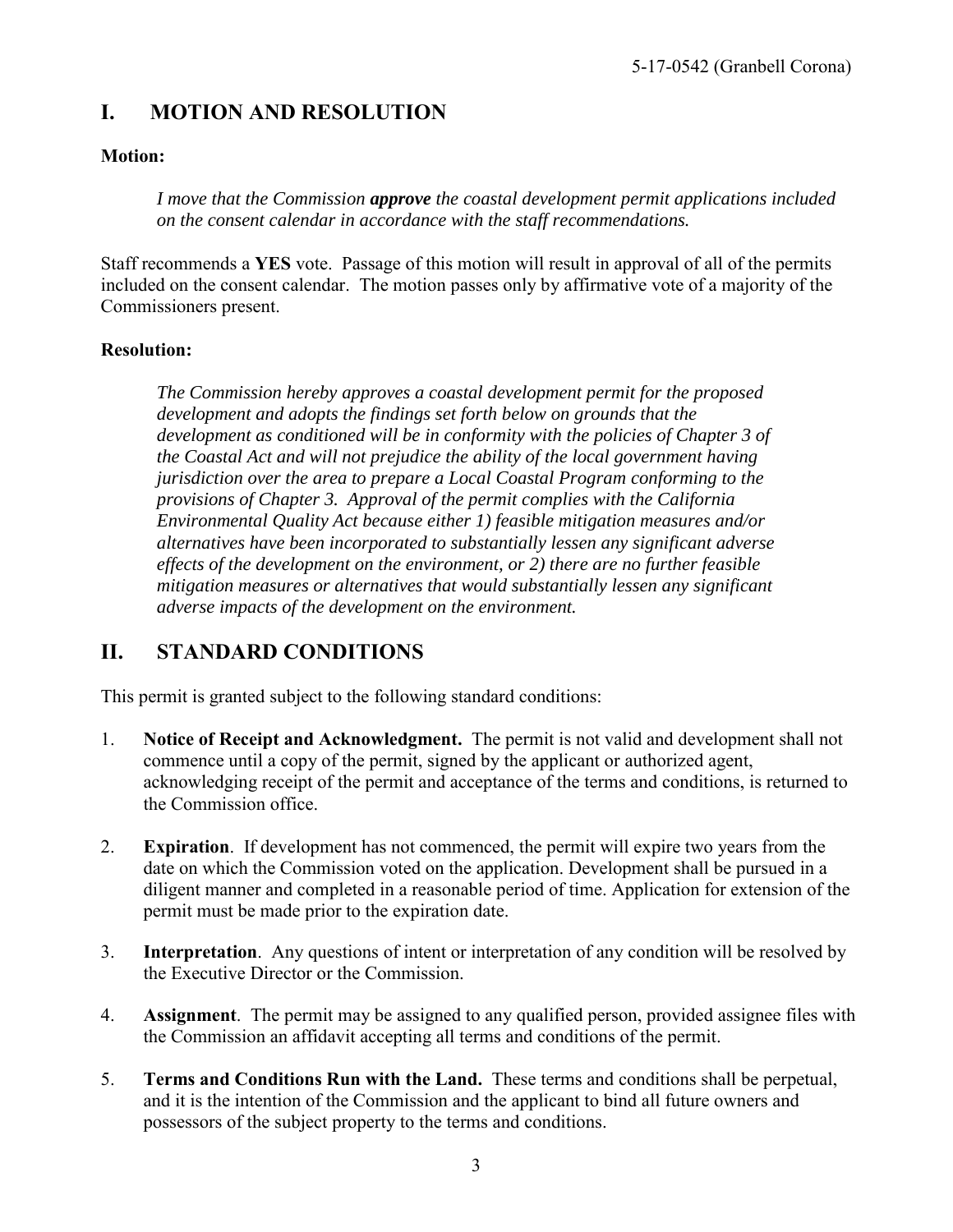## <span id="page-3-0"></span>**III. SPECIAL CONDITIONS**

This permit is granted subject to the following special conditions:

- 1. **Existing Caissons**. No development involving the existing bluff top caissons approved under Coastal Development Permit (CDP) 5-04-212 located on the subject property is authorized under this CDP 5-17-0542, including but not limited to, repair, maintenance, enhancement, augmentation or reconstruction of the caissons.
- 2. **Special Conditions of Coastal Development Permit (CDP) 5-04-212.** Nothing in CDP 5-17- 0542 modifies the regular and special conditions of CDP 5-04-212 that pertain to development (caissons) constructed pursuant to that permit, except that Special Condition 3, Landscaping Plan, of this permit (CDP 5-17-0542) supersedes Special Condition 3, Landscaping Plan, of CDP 5-04-212. These include the conditions listed in Exhibit 3.
- 3. **Pool Protection Plan.** The permittee shall undertake development in accordance with the submitted pool protection plan shown on page A-1.10, dated March 1, 2017 **[\(Exhibit 2\)](https://documents.coastal.ca.gov/reports/2017/9/Th5e/Th5e-9-2017-exhibits.pdf)**, which incorporates mitigation of the potential for geologic instability caused by leakage from the proposed pool, including: 1) installation of a pool leak detection system such as, but not limited to, leak detection system/moisture sensor with alarm and/or a separate water meter for the pool which is separate from the water meter for the house to allow for the monitoring of water usage for the pool; 2) use of materials and pool design features, such as but not limited to double linings, plastic linings or specially treated cement, to be used to waterproof the undersides of the pool and spa to prevent leakage, along with information regarding the past and/or anticipated success of these materials in preventing leakage; and where feasible; and 3) installation of a sub drain or other equivalent drainage system under the pool that conveys any water leakage to an appropriate drainage outlet. The applicant shall comply with the final pool plan approved by the Executive Director.

Any proposed changes to the approved plan shall be reported to the Executive Director. No changes to the approved plan shall occur without a Commission amendment to this coastal development permit unless the Executive Director determines that no amendment is required.

4. **Landscape Plan.** The applicant shall conform to the landscape plan received on June 21, 2017 showing vegetated landscaped areas consisting of native plants or non-native drought tolerant plants, which are non-invasive. No plant species listed as problematic and/or invasive by the California Native Plant Society (http://www.CNPS.org/), the California Invasive Plant Council (formerly the California Exotic Pest Plant Council) (http://www.calipc.org/), or as may be identified from time to time by the State of California shall be employed or allowed to naturalize or persist on the site. No plant species listed as a 'noxious weed' by the State of California or the U.S. Federal Government shall be utilized within the property. All plants shall be low water use plants as identified by California Department of Water Resources (See:http://www.water.ca.gov/wateruseefficiency/docs/wucols00.pdf). Existing vegetation that does not conform to the above requirements shall be removed.

No permanent irrigation system shall be allowed on the site. Temporary, above ground irrigation to allow the establishment of the plantings is allowed. Irrigation system shall be connected to an automatic shut-off valve which will limit the amount of water on the slope.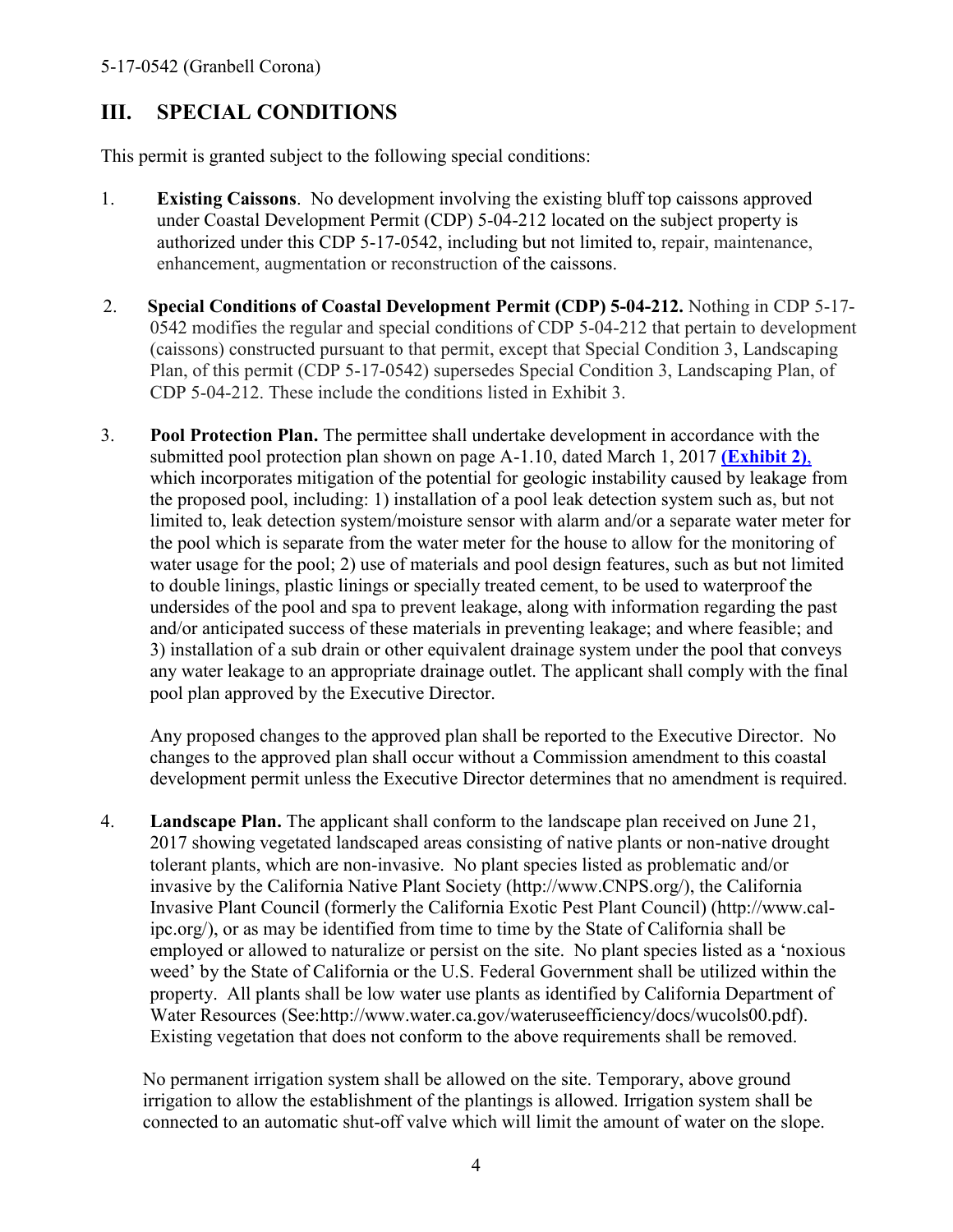The quantity of water shall be based on recommendations by the landscape architect and geologist/soil consultant. All required plantings will be maintained in good growing conditions throughout the life of the project, and whenever necessary, shall be replaced with new plant materials to ensure continued compliance with the landscape plan.

#### 5. **Conformance with Geotechnical Recommendations.**

- A. All final design and construction plans, including grading and drainage plans, and as modified and approved under Coastal Development Permit No. 5-17-0542, shall be consistent with all recommendations contained in the geotechnical reports by Gorian & Associates Inc., dated October 21, 2016 updated May 10, 2016 and March 3, 2017, as well as all requirements of the City of Los Angeles Department of Building and Safety, Geology and Soils Report Approval Letters, dated April 8, 2016, corrected on December 6, 2016, and March 31, 2017*.*
- B. The permittee shall undertake development in accordance with the approved permit. Any proposed changes to the approved final plans shall be reported to the Executive Director. No changes to the approved final plans shall occur without a Commission amendment to this coastal development permit unless the Executive Director determines that no amendment is legally required.

#### 6. **Storage of Construction Materials, Mechanized Equipment and Removal of Construction Debris.**

A. The permittee shall comply with the following construction-related requirements:

- 1. No construction materials, debris, or waste shall be placed or stored where it may be subject to water, wind, rain, or dispersion;
- 2. Any and all debris resulting from construction activities shall be removed from the project site within 24 hours of completion of the project;
- 3. Construction debris and sediment shall be removed from construction areas each day that construction occurs to prevent the accumulation of sediment and other debris which may be discharged into coastal waters;
- 4. Erosion control/sedimentation Best Management Practices (BMPs) shall be used to control dust and sedimentation impacts to coastal waters during construction. BMPs shall include, but are not limited to: placement of sand bags around drainage inlets to prevent runoff/sediment transport into coastal waters; and
- 5. All construction materials, excluding lumber, shall be covered and enclosed on all sides, and as far away from a storm drain inlet and receiving waters as possible.
- B. Best Management Practices (BMPs) designed to prevent spillage and/or runoff of construction-related materials, sediment, or contaminants associated with construction activity shall be implemented prior to the on-set of such activity. Selected BMPs shall be maintained in a functional condition throughout the duration of the project. Such measures shall be used during construction:
	- 1. The applicant shall ensure the proper handling, storage, and application of petroleum products and other construction materials. These shall include a designated fueling and vehicle maintenance area with appropriate berms and protection to prevent any spillage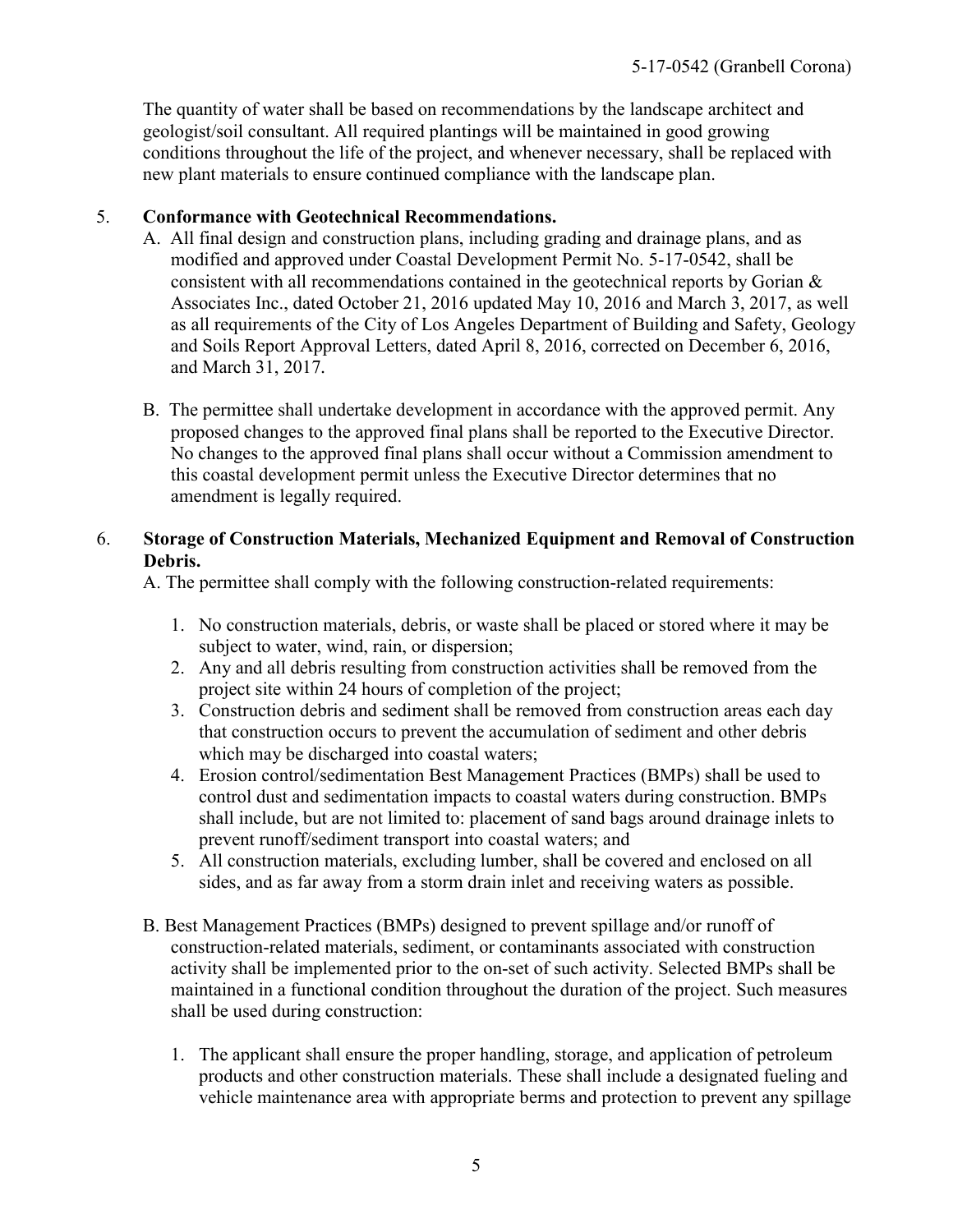<span id="page-5-0"></span>of gasoline or related petroleum products or contact with runoff. It shall be located as far away from the receiving waters and storm drain inlets as possible;

- 2. The applicant shall develop and implement spill prevention and control measures;
- 3. The applicant shall maintain and wash equipment and machinery in confined areas specifically designed to control runoff. Thinners or solvents shall not be discharged into sanitary or storm sewer systems. Washout from concrete trucks shall be disposed of at a location not subject to runoff and more than 50-feet away from a storm drain, open ditch or surface water; and
- 4. The applicant shall provide adequate disposal facilities for solid waste, including excess concrete, produced during construction.
- 7. **Assumption of Risk, Waiver of Liability, and Indemnity.** By acceptance of this permit, the applicant acknowledges and agrees (i) that the site may be subject to hazards from slope instability, erosion, landslides and wave uprush, storm conditions, and sea level rise; (ii) to assume the risks to the applicant and the property that is the subject of this permit of injury and damage from such hazards in connection with this permitted development; (iii) to unconditionally waive any claim of damage or liability against the Commission, its officers, agents, and employees for injury or damage from such hazards; and (iv) to indemnify and hold harmless the Commission, its officers, agents, and employees with respect to the Commission's approval of the project against any and all liability, claims, demands, damages, costs (including costs and fees incurred in defense of such claims), expenses, and amounts paid in settlement arising from any injury or damage due to such hazards.
- 8. **Deed Restriction.** PRIOR TO ISSUANCE OF THE COASTAL DEVELOPMENT PERMIT, the applicant shall submit to the Executive Director for review and approval documentation demonstrating that the landowners have executed and recorded against the parcel(s) governed by this permit a deed restriction, in a form and content acceptable to the Executive Director: (1) indicating that, pursuant to this permit, the California Coastal Commission has authorized development on the subject property, subject to terms and conditions that restrict the use and enjoyment of that property; and (2) imposing the Special Conditions of this permit as covenants, conditions and restrictions on the use and enjoyment of the Property. The deed restriction shall include a legal description of the entire parcel or parcels governed by this permit. The deed restriction shall also indicate that, in the event of an extinguishment or termination of the deed restriction for any reason, the terms and conditions of this permit shall continue to restrict the use and enjoyment of the subject property so long as either this permit or the development it authorizes, or any part, modification, or amendment thereof, remains in existence on or with respect to the subject property.

## **IV. DUAL PERMIT JURISDICTION AREA**

The proposed development is within the coastal zone of the City of Los Angeles. Section 30600(b) of the Coastal Act allows a local government to assume permit authority prior to certification of its local coastal program. Under that section, the local government must agree to issue all permits within its jurisdiction In 1978 the City of Los Angeles chose to issue its own CDPs pursuant to this provision of the Coastal Act.

Within the areas specified in Section 30601 of the Coastal Act, which is known in the City of Los Angeles permit program as the Dual Permit Jurisdiction area, the Act requires that any development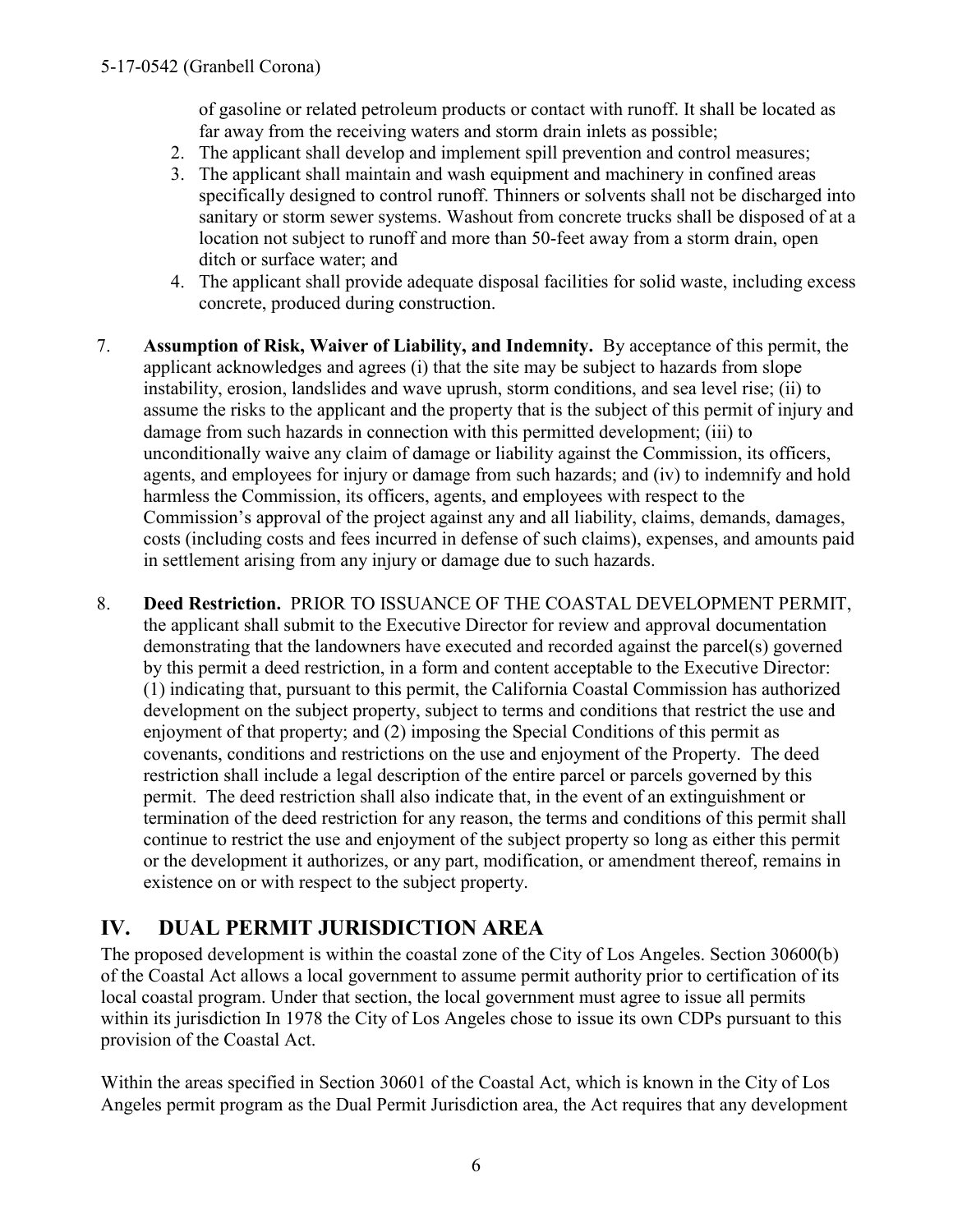<span id="page-6-0"></span>that receives a local CDP also obtain such a permit from the Coastal Commission. Section 30601 requires a second CDP from the Commission on all lands located (1) between the sea and the first public road, (2) within 300 feet of the inland extent of a beach, or the sea where there is no beach, (3) on tidelands or submerged lands, (4) on lands located within 100 feet of a wetland or stream, or (5) on lands located within 300 feet of the top of the seaward face of a coastal bluff. Outside that area, the local agency's (City of Los Angeles) CDP is the only coastal development permit required. Thus it is known as the Single Permit Jurisdiction area.

The proposed development is located just inland of Pacific Coast Highway, on a coastal bluff and within 300 feet of the top of the seaward face of a coastal bluff. This area is located within the coastal zone area of the City of Los Angeles that has been designated in the City's permit program as the "Dual Permit Jurisdiction" area pursuant to Section 13307 of Title 14 of the California Code of Regulations and Section 30601 of the Coastal Act. The applicant received a local CDP (DIR-2016- 2532-CDP-MEL) from the City of Los Angeles on May 5, 2017. The permit was not appealed to the Commission and is, therefore, a final action by the City. This application is for the Commission's dual permit.

## **V. FINDINGS AND DECLARATIONS**

#### **A. PROJECT DESCRIPTION & LOCATION**

The applicant proposes to construct a two-story, approximately 28-ft. high, 13,194 sq. ft. singlefamily residence including a 3,159 sq. ft. basement, and a 2,038 sq. ft. four-car garage with two additional on-site uncovered parking spaces on a caisson grade beam foundation with patio improvements, a swimming pool with a leak detection system, and approximately 5,000 cu. yds. of grading to be exported outside of the coastal zone **[\(Exhibit 2\)](The%20proposed%20development%20is%20within%20the%20coastal%20zone%20of%20the%20City%20of%20Los%20Angeles.%20Section%2030600(b)%20of%20the%20Coastal%20Act%20allows%20a%20local%20government%20to%20assume%20permit%20authority%20prior%20to%20certification%20of%20its%20local%20coastal%20program.%20Under%20that%20section,%20the%20local%20government%20must%20agree%20to%20issue%20all%20permits%20within%20its%20jurisdiction%20In%201978%20the%20City%20of%20Los%20Angeles%20chose%20to%20issue%20its%20own%20CDPs%20pursuant%20to%20this%20provision%20of%20the%20Coastal%20Act.)**. The proposed caisson grade beam foundation will be located underneath the proposed residence only **[\(Exhibit 2\)](The%20proposed%20development%20is%20within%20the%20coastal%20zone%20of%20the%20City%20of%20Los%20Angeles.%20Section%2030600(b)%20of%20the%20Coastal%20Act%20allows%20a%20local%20government%20to%20assume%20permit%20authority%20prior%20to%20certification%20of%20its%20local%20coastal%20program.%20Under%20that%20section,%20the%20local%20government%20must%20agree%20to%20issue%20all%20permits%20within%20its%20jurisdiction%20In%201978%20the%20City%20of%20Los%20Angeles%20chose%20to%20issue%20its%20own%20CDPs%20pursuant%20to%20this%20provision%20of%20the%20Coastal%20Act.)** and no new caissons will extend beyond the footprint of the residence, however the proposed pool will be tied into the proposed foundation with a grade beam extension.

The project site is located on a rectangular approximately 27,229 square-foot lot that measures approximately 278 to 287 feet in depth and approximately 100 feet in width on the seaward side of the street at 14930 W Corona del Mar in the Pacific Palisades area of the City of Los Angeles **[\(Exhibit 1\)](https://documents.coastal.ca.gov/reports/2017/9/Th5d/Th5d-9-2017-exhibits.pdf)**. The lot is zoned RE20-1, Very Low 1 Residential by the City of Los Angeles Zoning Code and sits on a bluff that is composed primarily of marine and non-marine terrace deposits. The northeastern portion of the site is relatively flat, extending southwest approximately 140 feet from the frontage of the road to the top of the bluff. The southwestern portion of the lot consists of a steep approximately 165-foot tall bluff. From the top of the bluff, the lot descends seaward toward Pacific Coast Highway (PCH). The toe of the slope, which is outside of the applicant's property line, has been buttressed with a fill slope installed by Caltrans. There is also an approximately 10-foot high debris wall along the toe of the slope adjacent to PCH. The coastal bluff overlooks and is visible from PCH and Will Rogers State Beach and is not currently subject to marine erosion as PCH is located between the sea and the toe of the bluff.

The proposed residence would be setback a minimum of 40 feet from the top of the bluff consistent with past Commission permit action for blufftop development. The proposed pool and spa would not be built on a caisson foundation, however it will be tied into the proposed residential foundation with a grade beam extension. The pool and spa would also be setback a minimum of 14.5 feet from the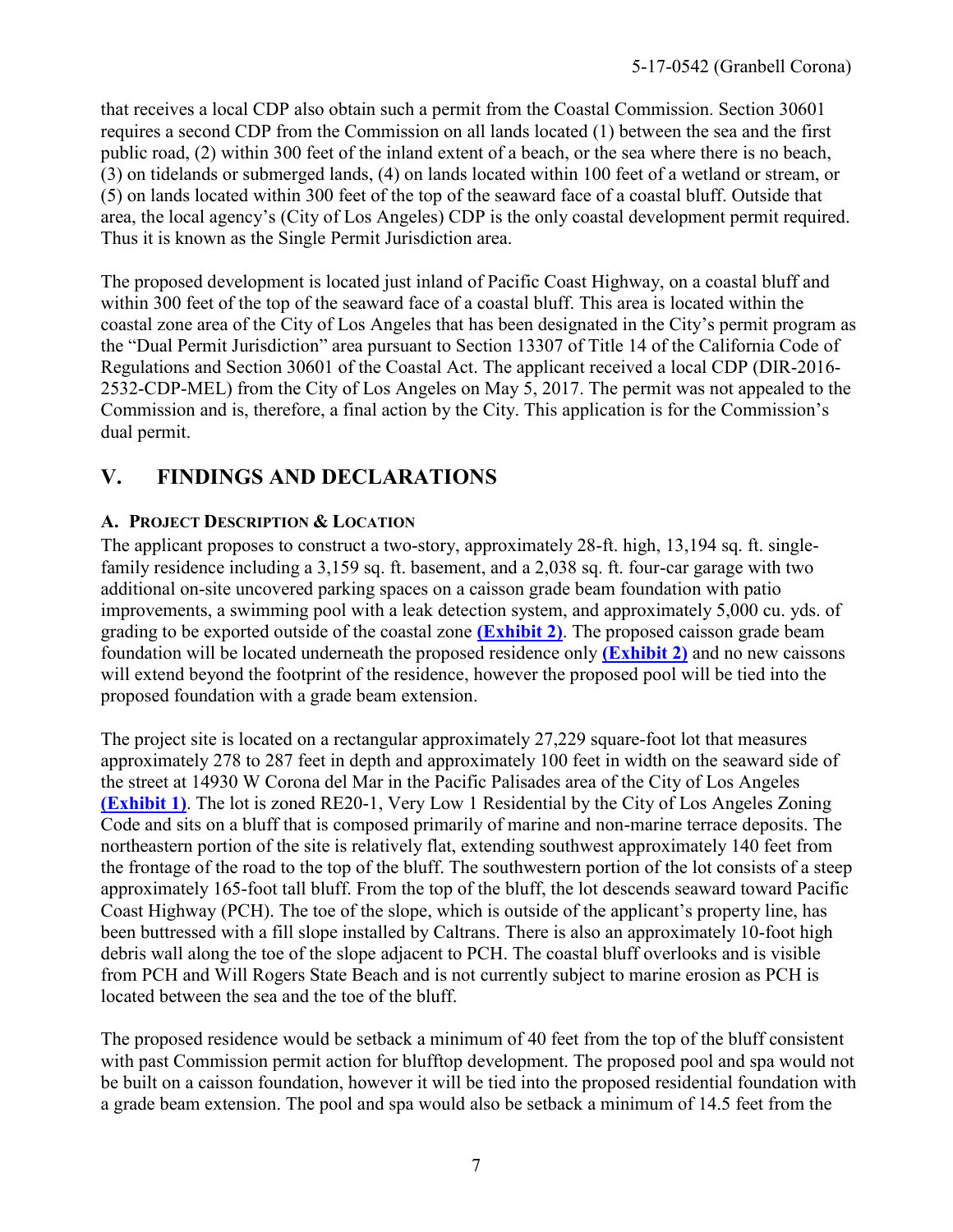bluff edge and would include a leak detection system consistent with past Commission permit action for blufftop development. With the exception of some landscaping, no development is proposed within ten feet of the bluff edge. Currently on the site, there is a row of 11, 36-inch diameter caissons along the bluff edge that was approved by the Commission pursuant to CDP No. 5-04-212 in September 2004.

### **Site History, Hazards, and Visual Resources**

In December 2000, the Commission approved CDP No. 5-00-224 for the construction of a 6,493 square-foot single-family residence with an attached garage on a concrete piling foundation and 11 36-inch diameter caissons and associated grade beams along the bluff edge of the subject lot in order to stabilize the blufftop portion of the lot and protect the proposed residence. In that case, the Commission found that due to hazardous geologic conditions associated with previous major landslides between 1932 and 1995, the most recent which was attributed heavy rains in the winter of 1994 – 1995 and the 1994 Northridge earthquake, the approval of the caisson was consistent with the provisions of Section 30253 of the Coastal Act. That CDP subsequently expired and a new CDP application (CDP No. 5-04-212) was approved with special conditions by the Commission for the same project in September 2004. The existing blufftop caissons were installed pursuant to CDP No. 5-04-212 but the residence was never built and the lot remains vacant.

Special Condition 1 of CDP No. 5-04-212 required the applicant to comply with the geotechnical recommendations of the Geotechnical Report prepared by Gorian & Associates Inc., dated May 5, 1997. Special Condition 2 of CDP No. 5-04-212 required the applicant to comply with an approved Erosion and Runoff Control Plan. That plan requires the site to permanently direct all runoff to the street and prohibits any runoff to be directed to the rear yard slope or retained in the front yard. Special Condition 2 of CDP No. 5-04-212 further directed the applicant to contact the Executive Director in the event the blufftop caissons are exposed in order to determine mitigation to reduce visual impacts of the exposed portions of the caissons.

Special Condition 3 of CDP No. 5-04-212 requires the applicant to comply with an approved landscaping plan, which required the applicant to use primarily drought tolerant native vegetation for all landscaping and prohibited the planting of invasive vegetation on the site. Special Condition 3 of CDP No. 5-04-212 also prohibited the installation of a permanent irrigation system on the site, but allowed temporary above ground irrigation that includes an automatic shutoff mechanism that prevents overwatering and limits the amount of water on the slope.

Special Condition 4 of CDP No. 5-04-212 required the applicant to assume all risks associated with development in a hazardous area. Special Condition 5 of CDP No. 5-04-212 required the applicant to record a deed restriction, which imposed all the special conditions of CDP No. 5-04-212 against the subject lot in perpetuity.

Therefore, the Commission imposes **Special Condition 2** of this CDP (No. 5-17-0542), which requires the applicant to maintain compliance with the special condition of CDP No. 5-04-212 **[\(Exhibit 3\)](https://documents.coastal.ca.gov/reports/2017/9/Th5e/Th5e-9-2017-exhibits.pdf)** related to the as-built caissons, with the exception of Special Condition 3 of CDP 5-04- 212 which will be replaced by **Special Condition 4** of this CDP (5-17-0542). Special Condition 3 of CDP 5-04-212 is specific to the previous landscaping plan for the site. The applicant is proposing a new landscaping plan and therefore, **Special Condition 4** of CDP 5-17-0542 requires the applicant to maintain the new landscaping plan with updated landscaping conditions.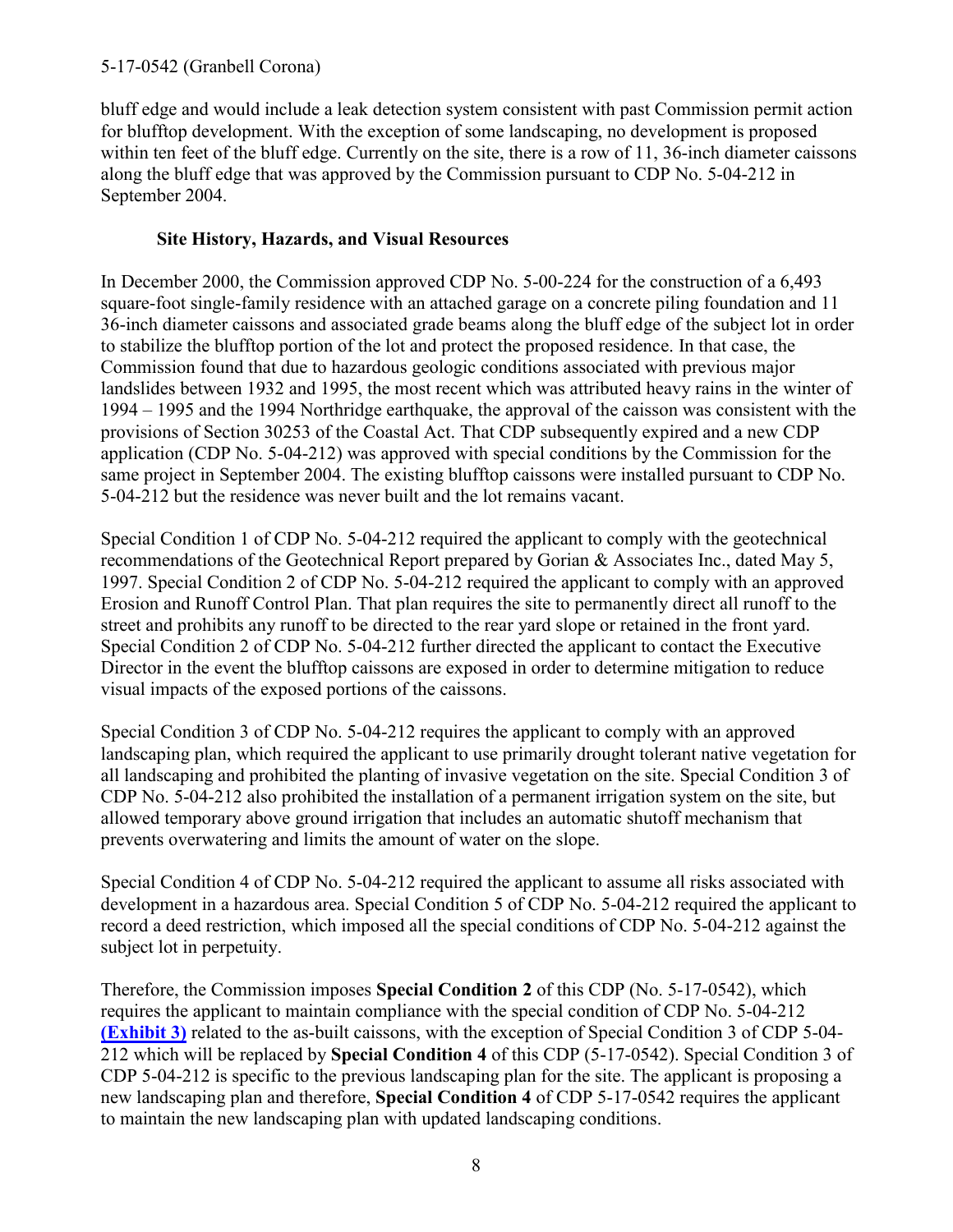<span id="page-8-0"></span>Regarding Special Condition 2 of CDP No. 5-04-212, the applicant is proposing a bio-filtration/rain garden on the landward side of the site. Runoff from the site would be direct to the proposed rain garden and used to irrigate the rain garden itself. The rain garden includes an impermeable liner and drains that would direct excess discharge/runoff to the street via a sump pump. These features of the proposed project can be found consistent with Special Condition 2 of CDP No. 5-04-212 because they do not retain runoff on the site, but recycle existing runoff on the site, using the minimum necessary to maintain the rain gardens and directing the excess runoff to the street, which does not undermine Special Condition 2 of CDP No. 5-04-212.

**Special Condition 1** of this CDP (No. 5-17-0542) clarifies that this permit does not authorize any development involving or affecting the existing bluff top caissons approved under Coastal Development Permit (CDP) 5-04-212 located on the subject property. Those caissons are governed by CDP No. 5-04-212. If in the future the applicant wishes to alter the caissons approved under CDP No. 5-04-212 in any way, they are required to comply with Special Condition 2 of CDP No. 5-04- 212, which mandates they contact the Executive Director and to determine in an amendment to CDP No. 5-04-212 would be required. Additionally, if the existing blufftop caissons approved under CDP No. 5-04-212 become exposed during construction authorized by CDP No. 5-17-0542 or at any other time for any other reason, Special Condition 2 of CDP No. 5-04-212 requires the applicant to contact the Executive Director in order to determine appropriate mitigation for the impacts to visual resources resulting from the exposed portions of the blufftop caissons.

Given the geologic history of the site, the Commission imposes **Special Condition 5**, which requires the applicant to comply with all recommendations contained in the geotechnical reports by Gorian  $\&$ Associates Inc., dated October 21, 2016 updated May 10, 2016 and March 3, 2017, as well as all requirements of the City of Los Angeles Department of Building and Safety, Geology and Soils Report Approval Letters, dated April 8, 2016, corrected on December 6, 2016, and March 31, 2017*.* **Special Conditions 7 & 8** require the applicant to assume the risks associated with the development authorized by CDP No. 5-17-0542 and to record a deed restriction acknowledging the special condition of the CDP and providing notice of the development restrictions placed on the site for any future owners of the subject property.

Finally, because the proposed development is located adjacent to the ocean on a coastal bluff and in close proximity to the bluff edge, the Commission imposes **Special Condition 6**, which requires the applicant to observe BMPs during all construction activities associated with CDP No. 5-7-0542. **Special Condition 6** is designed to prevent spillage and runoff at the site that could impact coastal resources.

#### **B. HAZARDS**, **VISUAL RESOURCES, AND PUBLIC ACCESS**

The development is located within an existing developed area and, as conditioned, will be compatible with the character and scale of the surrounding area, has been designed to assure structural integrity, and will avoid cumulative adverse impacts on public access. Therefore, the Commission finds that the development, as conditioned, conforms with Sections 30250, 30251, 30252, 30253 and the public access provisions of the Coastal Act.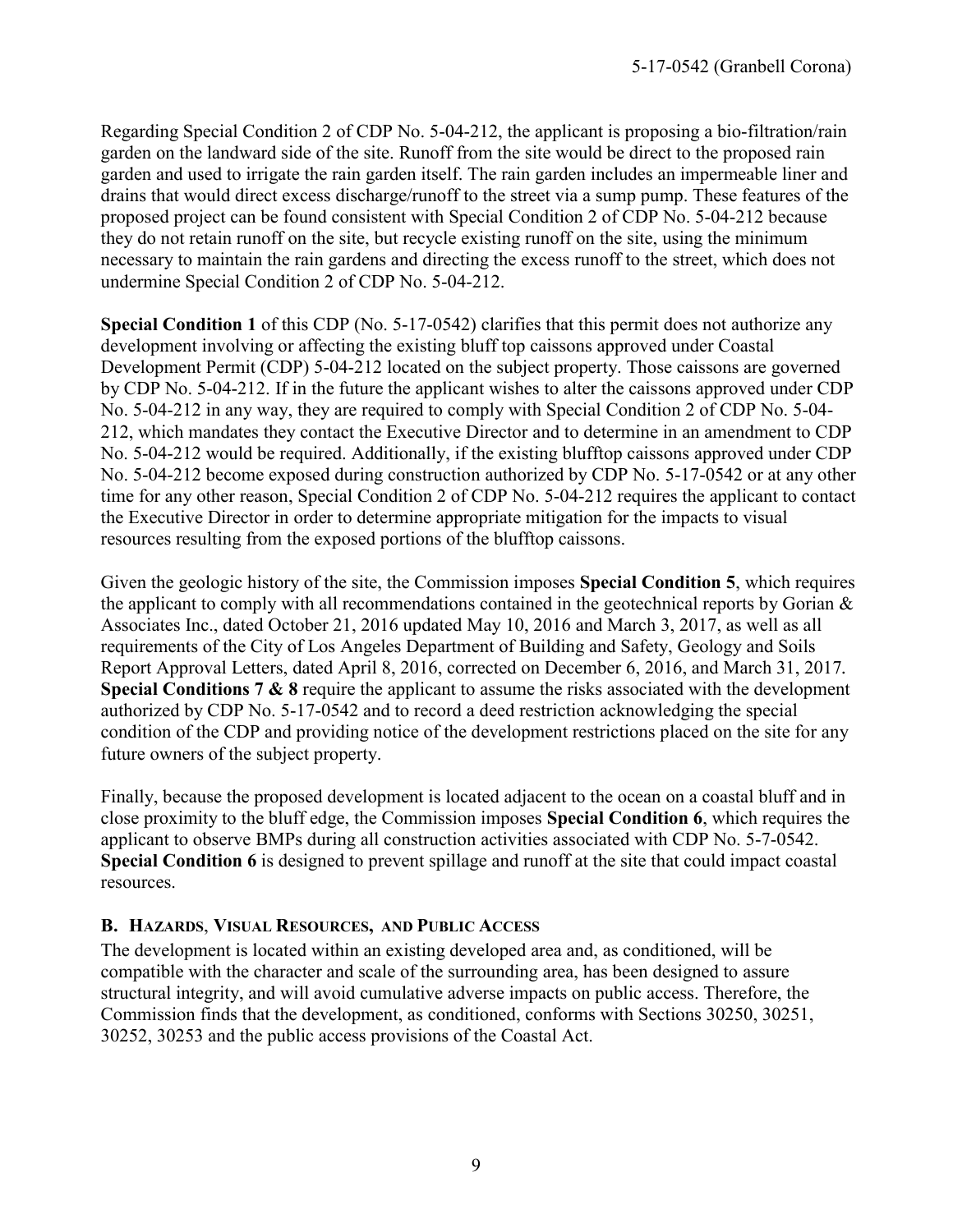### <span id="page-9-0"></span>**C. WATER QUALITY**

The proposed development has a potential for discharge of polluted runoff from the project site into coastal waters. Furthermore, uncontrolled runoff from the project site and the percolation of water could also affect the structural stability of bluffs and hillsides. To address these concerns, the development, as proposed and as conditioned, incorporates design features to minimize the infiltration of water and the effect of construction and post-construction activities on the marine environment. These design features include, but are not limited to, the appropriate management of equipment and construction materials, the use on non-invasive drought tolerant vegetation, and for the use of post-construction best management practices to minimize the project's adverse impact on coastal waters. Therefore, the Commission finds that the proposed development, as conditioned, conforms with Sections 30230 and 30231 of the Coastal Act regarding the protection of water quality to promote the biological productivity of coastal waters and to protect human health.

### **D. DEED RESTRICTION**

To ensure that any prospective future owners of the property are made aware of the applicability of the conditions of this permit, the Commission imposes one additional condition requiring that the property owner record a deed restriction against the property, referencing all of the above Special Conditions of this permit and imposing them as covenants, conditions and restrictions on the use and enjoyment of the Property. Thus, as conditioned, this permit ensures that any prospective future owner will receive actual notice of the restrictions and/or obligations imposed on the use and enjoyment of the land in connection with the authorized development, including the risks of the development and/or hazards to which the site is subject, and the Commission's immunity from liability.

### **E. LOCAL COASTAL PROGRAM**

Coastal Act section 30604(a) states that, prior to certification of a local coastal program ("LCP"), a coastal development permit can only be issued upon a finding that the proposed development is in conformity with Chapter 3 of the Act and that the permitted development will not prejudice the ability of the local government to prepare an LCP that is in conformity with Chapter 3. The Pacific Palisades area of the City of Los Angeles has neither a certified LCP nor a certified Land Use Plan. As conditioned, the proposed development will be consistent with Chapter 3 of the Coastal Act. Approval of the project, as conditioned, will not prejudice the ability of the local government to prepare a Local Coastal Program that is in conformity with the provisions of Chapter 3 of the Coastal Act.

### **F. CALIFORNIA ENVIRONMENTAL QUALITY ACT**

Section 13096 Title 14 of the California Code of Regulations requires Commission approval of a coastal development permit application to be supported by a finding showing the application, as conditioned by any conditions of approval, to be consistent with any applicable requirements of the California Environmental Quality Act (CEQA). Section 21080.5(d)(2)(A) of CEQA prohibits a proposed development from being approved if there are feasible alternatives or feasible mitigation measures available which would substantially lessen any significant adverse effect which the activity may have on the environment.

The Commission incorporates its findings on Coastal Act consistency at this point as if set forth in full. As discussed above, the proposed development, as conditioned, is consistent with the Chapter 3